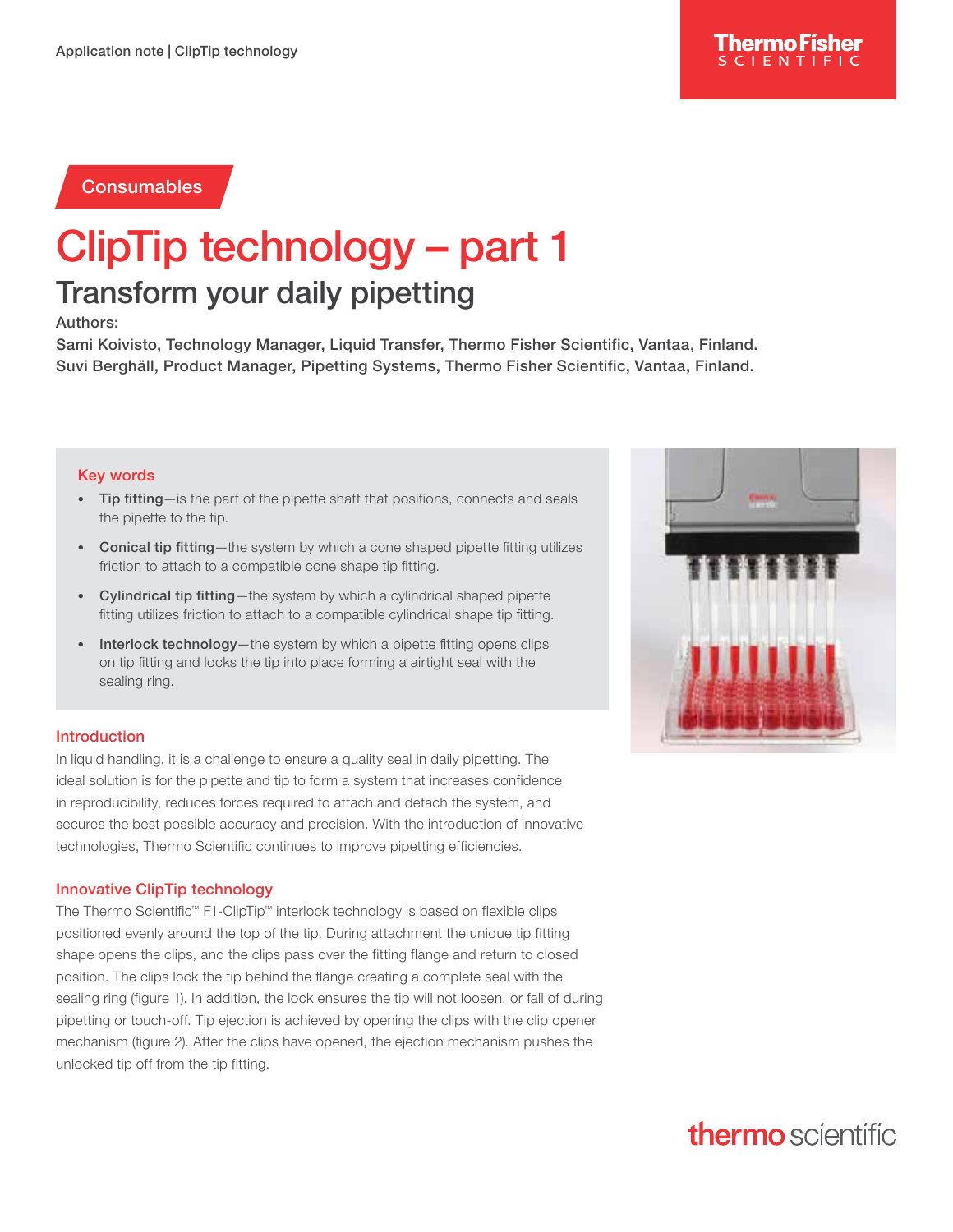

Figure 1. Friction Sealing System Diagram shows the sealing area highlighted in orange.

#### Friction sealing system

Pipettes with a friction seal system rely on a user's force to attach tips to the pipette, which varies from user to user. There are two types of friction-based sealing systems; conical and cylindrical (figure 3). The sealing area is usually large and depending on the quality of the tip used; the conical tip fitting method requires relatively high attachment forces to achieve sufficient sealing. It is possible to use excessive force in attachment phase and therefore the tips may jam having a considerable affect on force required to eject the tips common contributing to repetitive strain injuries. Attaching the tips with the same force every time is challenging, which reduces the reliability of seal. Repeatedly forcing tips to properly attach wears the tip cone over time which leads to inconsistencies, inaccuracies and imprecision. Also, using an insufficient amount of force with friction sealing systems increases the risk of tips becoming loose, or even falling off.







Figure 3. During tip ejection clips are opened and tip ejector pushes the tip off.

#### Interlocking system

The interlocking tip attachment system provides an easy method to use correct attachment force for tips. Each time ClipTip pipette tips are on, they are sealed. The seal will last for as long as the tips are attached to the pipette regardless of application or touch-off pressure (e.g. tip touching to container wall to wipe off outside droplets). Since the tips are locked with the clips they are always attached with the same force. Tip ejection of the ClipTip interlocking system requires less than 50% of the force required for conical tip fitting system. If a sufficient force level is not reached during attachment the ClipTip tips remain in the tip rack. This ensures that there is no risk for intermediately attached tips to fall off during use to waste valuable samples and time as is the case with other systems.